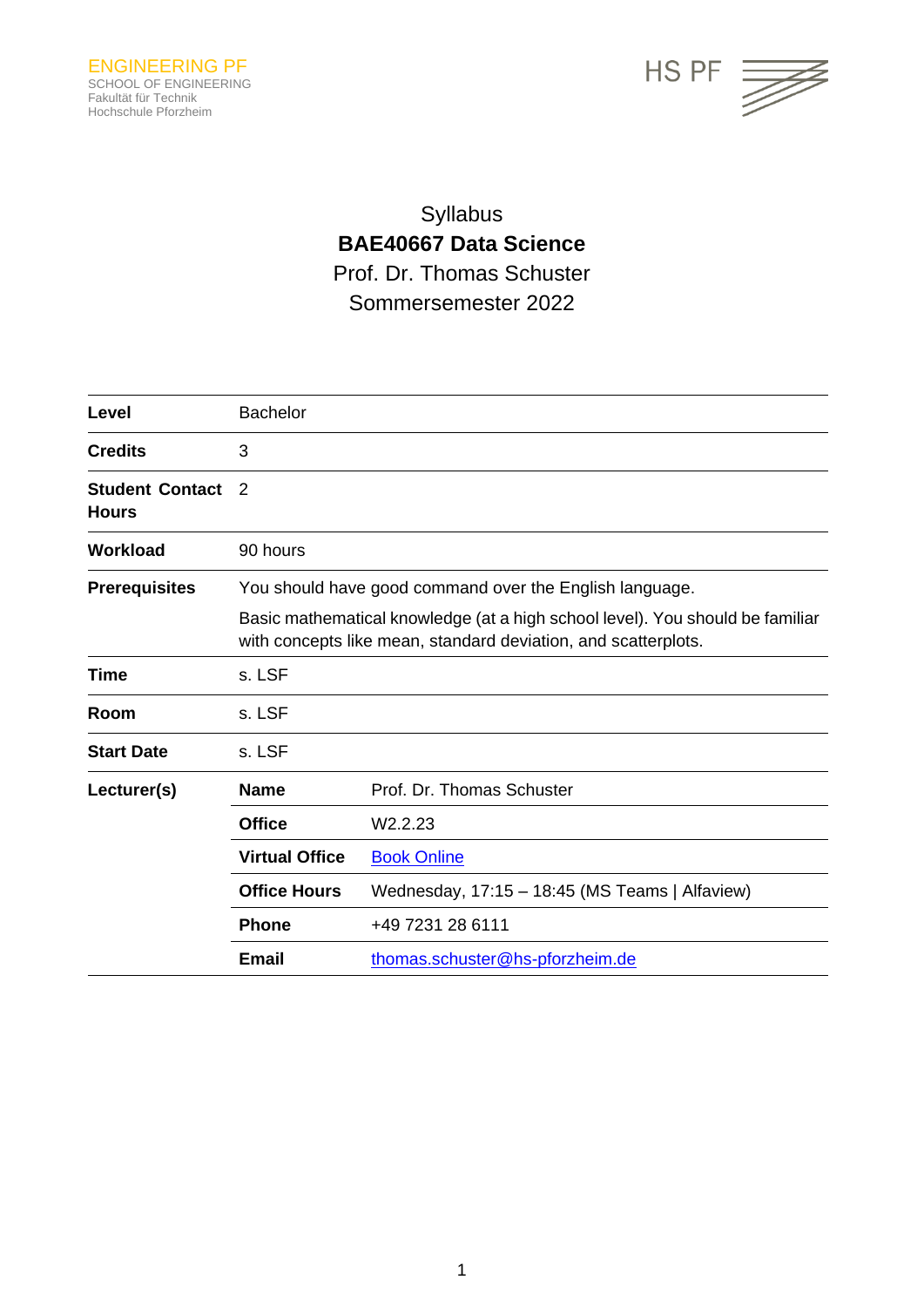# **Summary**

Through inspiring examples and stories, discover the power of data and use analytics to provide an edge to your career and your life.

In the last decade, the amount of data available to organizations has reached unprecedented levels. Data is transforming business, social interactions, and the future of our society. In this course, you will learn how to use data and analytics to give an edge to your career and your life. We will examine real world examples of how analytics have been used to significantly improve a business or industry. These examples include Moneyball, eHarmony, the Framingham Heart Study, Twitter, IBM Watson, and Netflix.

Through these examples and many more, we will teach you to apply following analytics methods: linear regression, logistic regression, trees, text analytics, clustering, visualization, and optimization.

We will be using the Python and Google Colab to build models and work with data. It is a challenging class, but it will enable you to apply analytics to real-world applications.

#### **Outline of the Course**

In this course, various topics related to data science, data visualization and machine learning are presented and elaborated. In terms of content, the event focuses on the organization and intelligent processing of large amounts of data. Various methods and technologies for data processing, analy-sis and visualization are discussed and demonstrated.

All topics are presented and motivated by the lecturer. Subsequently, content is further processed in individual and group work and further developed in joint discussions. Students learn to do research against this background and to apply their knowledge in practice. The lecturer acts as a coach. There will be demonstrations of all topics. Students will also submit a written paper (in the sense of a conference paper). Before the final submission, a review will be carried out by fellow students.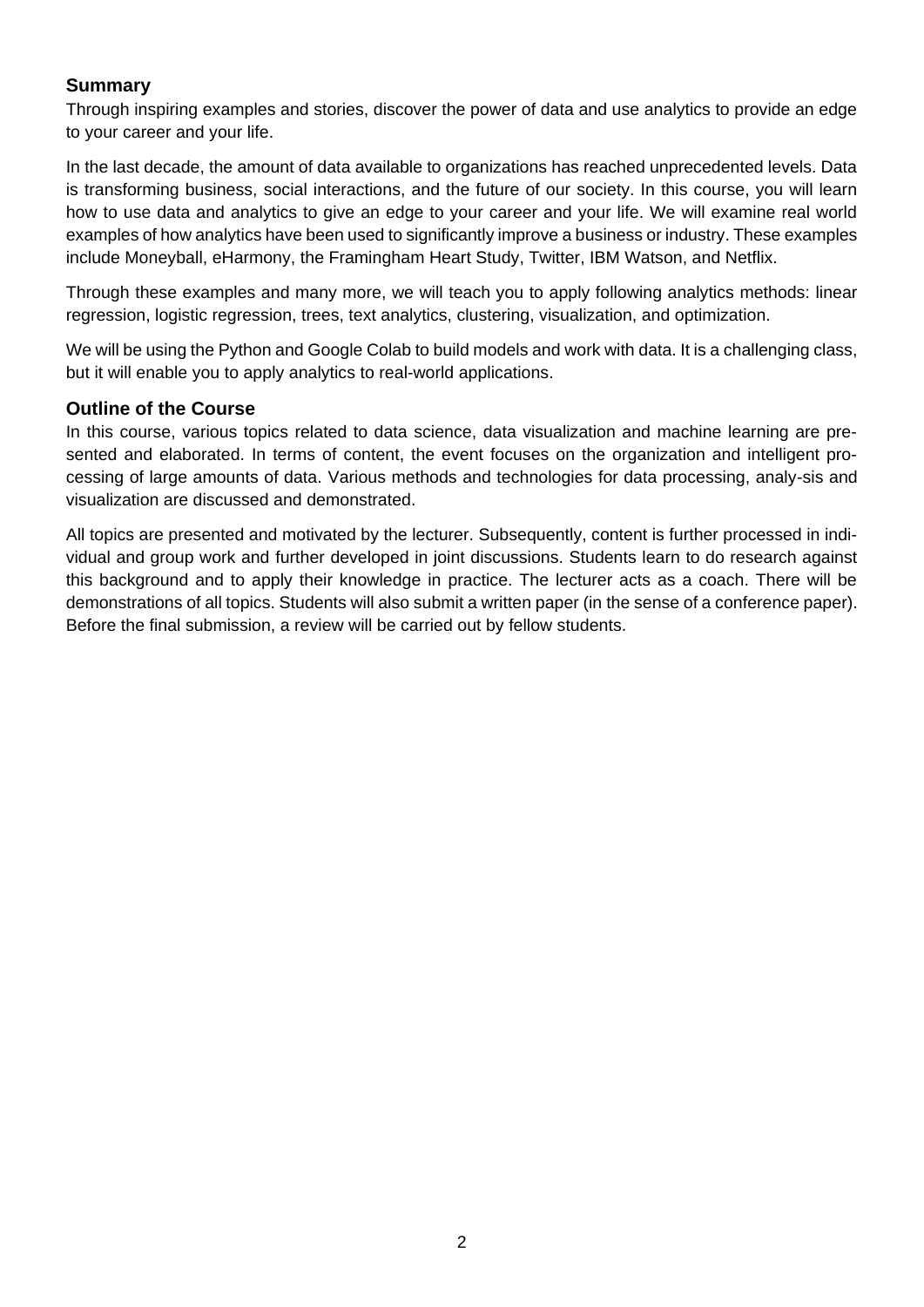# **Course Intended Learning Outcomes and their Contribution to Program Intended Learning Outcomes / Program Goals**

| <b>Learning Results</b>                                                                          | <b>Contribution</b>                                                                                                                     |
|--------------------------------------------------------------------------------------------------|-----------------------------------------------------------------------------------------------------------------------------------------|
| LO 1.3<br>Students demonstrate key knowledge in Business Admin-<br>istration.                    | Forms and characteristics of cross company collabora-<br>tion; cross organizational business processes; business<br>information systems |
|                                                                                                  |                                                                                                                                         |
| LO <sub>5.1</sub><br>Students demonstrate their ability to express complex issues<br>in writing. | Students have to write a term paper based on own re-<br>search of a specific subject related to the course's overall<br>topic           |
| LO 5.2<br>Students demonstrate their oral communication skills in<br>presentations and lectures. | Students have to present the results of their own research                                                                              |

# **Teaching and Learning Approach**

This lecture is accompanied by exercises (practical cases and a group project) that enable students to use and develop machine learning models. In addition to the lectures and exercises (approximately 30 hours in attendance), students are expected to spend time in self-study, approximately: about 15 hours of exam preparation, 30 hours of project work, pre- and post-processing of the lectures (including literature studies) and finally 15 hours presentation of the problem solving.

#### **Literature and Course Materials**

Literature and course contents can be found at:

<https://lms.hs-pforzheim.de/course/view.php?id=3252>

#### **Assessment**

Project and exam (60 min) at end of the course.

'Sehr gut' represents exceptional work, far above average. 'Gut' represents good work, above average. 'Befriedigend' represents average work. 'Ausreichend' represents below average work with considerable shortcomings. And 'mangelhaft' is just exceptional work in the wrong direction or with unacceptable shortcomings.

#### **Schedule**

Schedule and course update on eLearning (LMS)

#### **Academic Integrity and Student Responsibility**

In general, I expect that you will be using code, examples, and ideas from many different websites and resources for your exercises. This is allowed within reason. Wholesale copying of entire projects is definitely not allowed. Using code to round out a feature is allowed. If you ever have a question about what is or is not appropriate, ask first!

In all cases, you need to cite all sources at the top of the file where the code or algorithm was used, and you should note all sources in your documentation. Failure to properly attribute your sources will result in failing the complete lecture.